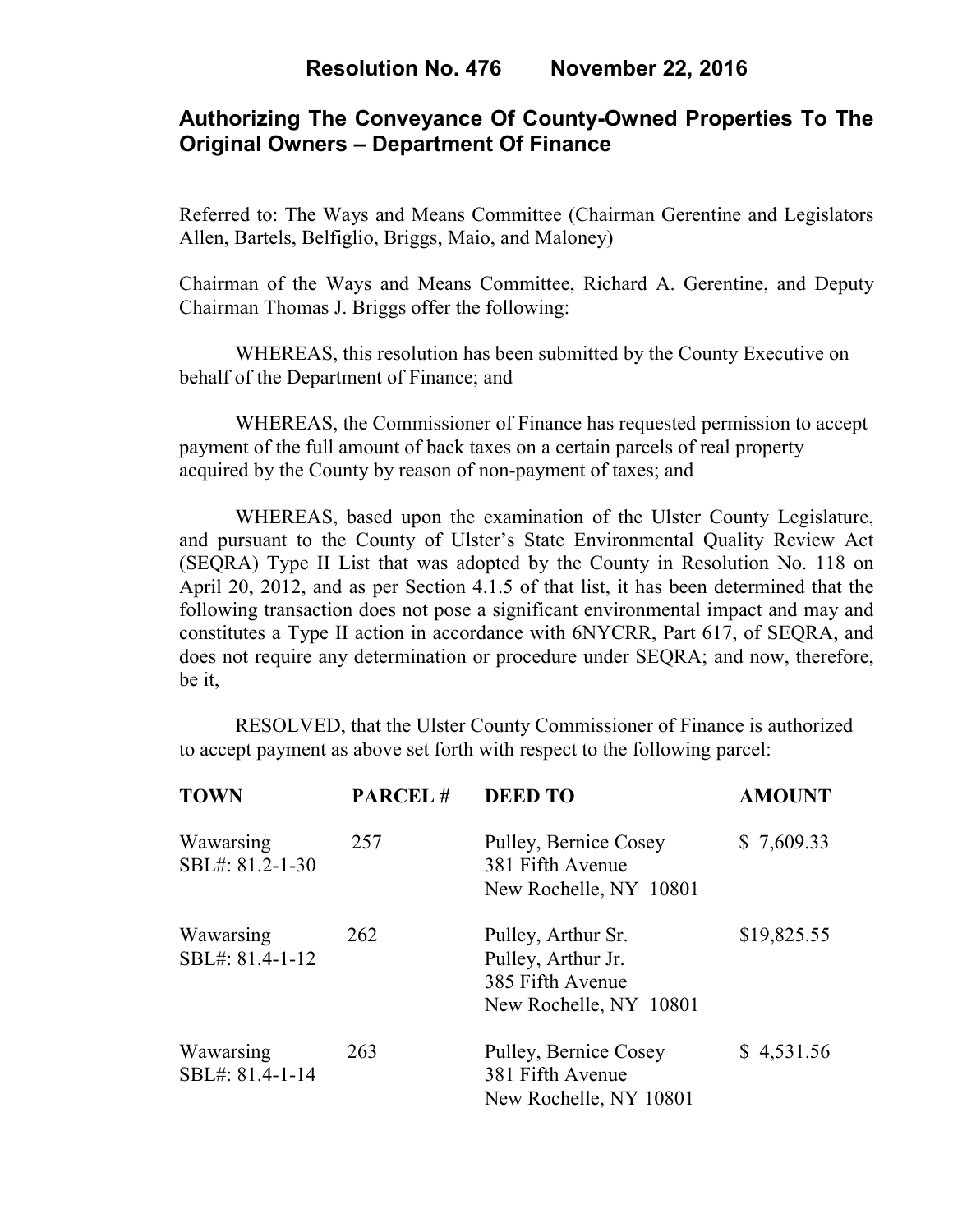### **- Page 2 -**

## **Resolution No. 476 November 22, 2016**

## **Authorizing The Conveyance Of County-Owned Properties To The Original Owners – Department Of Finance**

and, be it further

RESOLVED, that upon receipt of such payment with respect to each parcel, the Chairman of the Ulster County Legislature is hereby authorized to make, execute and deliver to the owner making payment, a quitclaim deed conveying the interest of the County in the parcel, which quitclaim deed shall contain the covenant that the County of Ulster shall in no event be or become liable for any defects in title conveyed for any cause whatsoever, or that no claim or demand of any nature shall ever be made against the County of Ulster arising from such sales, conveyances, or any proceedings leading thereto,

and moves its adoption.

#### ADOPTED BY THE FOLLOWING VOTE:

 AYES: 22 NOES: 0 (Absent: Legislator Briggs)

Passed Committee: Ways and Means on November 15, 2016

FINANCAL IMPACT: TOTAL UNPAID TAXES: \$31,966.44